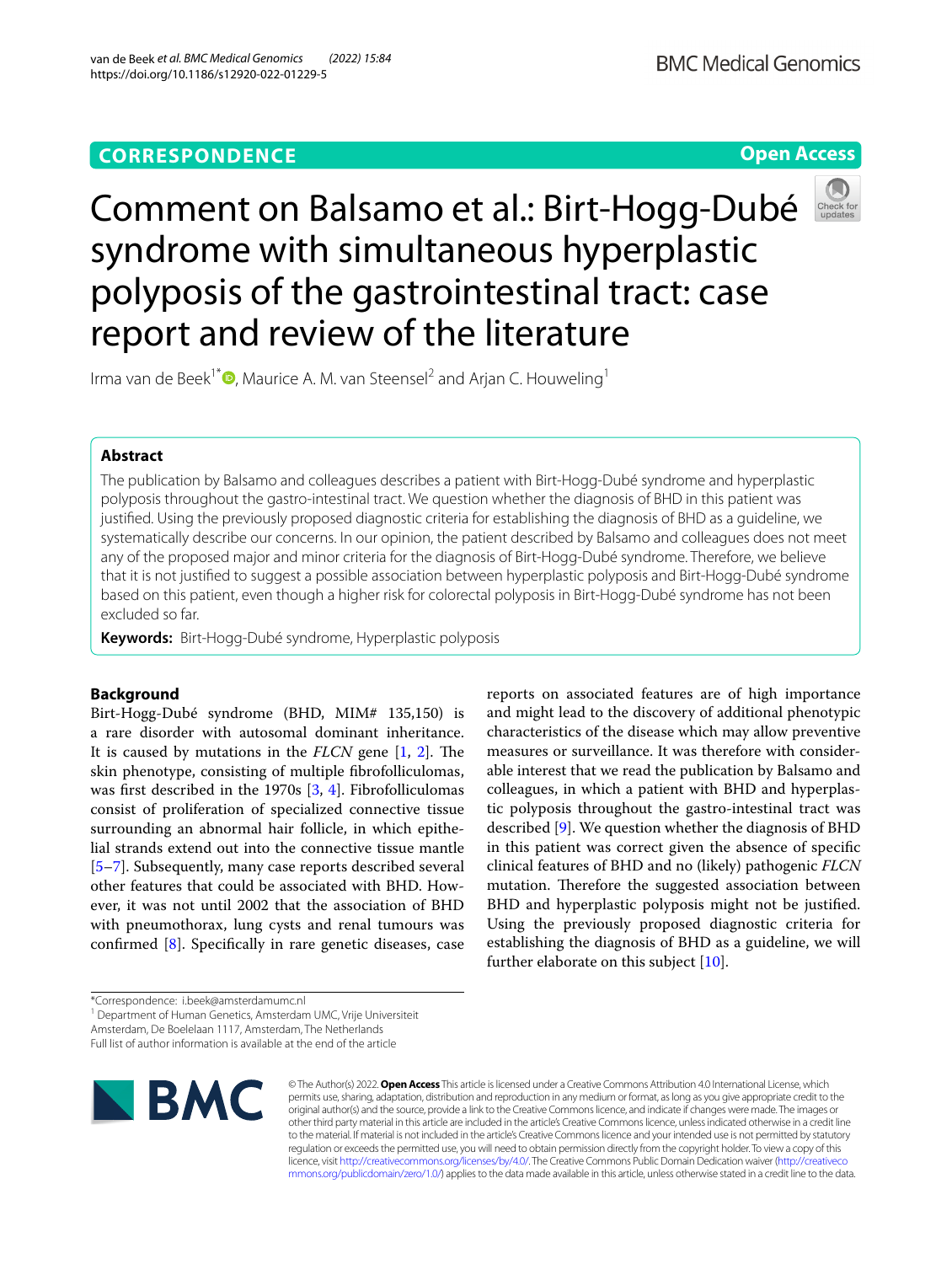#### **FLCN pathogenic variants**

The identification of a pathogenic variant in the *FLCN* gene is sufficient to establish the diagnosis of BHD. *FLCN* sequencing was performed in the patient described by Balsamo and colleagues but revealed no (likely) pathogenic mutation. As far as we can discern, no analysis for large intragenic deletions or duplications (such as MLPA) was performed, even though these have been reported in BHD patients [[11](#page-2-9), [12\]](#page-2-10). An intronic variant was detected  $(c.1538+14 T>G)$ , but this variant was classified as likely benign by the authors and therefore cannot be of use in the diagnosis of BHD in this patient. The variant is present in 2.4% of African healthy control alleles and can therefore likely be classifed as non-pathogenic [\[13](#page-2-11)]. However, the lack of a mutation in *FLCN* does not completely exclude BHD. Pathogenic variants in *FLCN* are detected in up to 95% of patients with a clinical diagnosis of BHD based on the literature and our own experience  $[12, 14, 15]$  $[12, 14, 15]$  $[12, 14, 15]$  $[12, 14, 15]$  $[12, 14, 15]$ . The remaining patients might represent cases of BHD due to a currently unidentifable variant in *FLCN*, for example a deep intronic one or a variant in a regulatory sequence of *FLCN*. In some families previously described as having BHD, another diagnosis can now be established, for example familial multiple discoid fbromas [\[16](#page-2-14)].

#### **Fibrofolliculomas**

The presence of fibrofolliculomas is considered pathognomonic for BHD. One of the proposed criteria for diagnosing BHD is the presence of at least fve fbrofolliculomas or trichodiscomas, of which at least one is histologically confirmed [[10](#page-2-8)]. Of note, fibrofolliculomas and trichodisomas in BHD are considered to be diferent histologic aspects of the same lesion as seen at different section levels, while trichodiscomas without the typical histological features of fbrofolliculomas have been described in individuals with familial multiple discoid fbromas [\[6](#page-2-15), [16](#page-2-14)]. Balsamo and colleagues describe that their patient had skin lesions which were considered trichodiscomas at anatomopathological examination. However, the histological image in Fig. 1 in the paper is showing a fbroepithelial polyp without the typical characteristics of a trichodiscoma or fbrofolliculoma. Fibroepithelial polyps (also called skin tags or acrochordons) are very common in the general population [\[17](#page-2-16)]. If this image is representative for all the skin lesions of the patient, his skin lesions are, in our opinion, not consistent with the diagnosis of BHD. If the patient did actually have multiple trichodiscomas which are not shown in the original paper, the diagnosis of BHD should be considered, as well as the alternative diagnosis of familial multiple discoid fbromas.

#### **Minor criteria**

The proposed diagnostic criteria describe minor criteria of which two are required for the clinical BHD diagnosis: (1) multiple lung cysts, (2) renal cancer with early onset, multifocal, bilateral or specifc histology and  $(3)$  a first-degree relative with BHD  $[10]$  $[10]$ . The patient described by Balsamo and colleagues has no family history of BHD and no lung cysts. He has two renal masses showing features suggestive of angiomyolipoma (AML) on MRI. Renal AMLs are not uncommon in the general population and most occur sporadically. For example, they have been detected in 0.13% of healthy adults and 2.2% of potential kidney donors [\[18](#page-2-17), [19\]](#page-2-18). Renal AMLs are much more common in patients with tuberous sclerosis complex, which is caused by germline mutations in *TSC1* and *TSC2* [[20,](#page-2-19) [21](#page-2-20)]. Several case reports have described AMLs in patients with BHD [[22](#page-3-0)-25]. The involvement of both *TSC1/2* and *FLCN* in the mTOR pathway, might be a reason to suspect a causal connection between BHD and AMLs. This has, however, not been recognized in larger studies on renal tumours in BHD patients [[26–](#page-3-2)[29\]](#page-3-3). Furthermore, while there is a clear activation of mTOR upon loss of *TSC1* or *TSC2*, the efects of loss of FLCN on mTOR are dependent on the context and cell-type [\[30](#page-3-4), [31\]](#page-3-5). In one of the case reports of a BHD patient with an AML, the authors show that the AML is likely sporadic, as a result of somatic loss of the *TSC* genes [\[25\]](#page-3-1). Altogether, the case reports more likely represent a coincidental co-occurrence of AML and BHD.

#### **Hyperplastic polyposis**

Hyperplastic polyposis (more recently referred to as serrated polyposis syndrome (SPS)) presents with multiple and/or large serrated polyps throughout the colon. Although RNF43 germline mutations have been shown in a small proportion of (familial) cases of SPS [[32](#page-3-6)[–36](#page-3-7)], most cases of SPS occur sporadically and seem to have a multifactorial cause since both environmental and genetic risk factors have been shown to play a role  $[37, 38]$  $[37, 38]$  $[37, 38]$  $[37, 38]$ . The association between BHD and colorectal polyps and/or carcinoma has been unclear for a long time. In a recent study, we did not fnd evidence for an increased risk for colorectal carcinoma in BHD. Furthermore, the ratio between adenomatous and hyperplastic polyps in BHD patients was comparable to that in individuals without BHD [[39\]](#page-3-10). Other cohort studies also did not recognize hyperplastic polyposis as an important feature of BHD  $[8, 12, 27]$  $[8, 12, 27]$  $[8, 12, 27]$  $[8, 12, 27]$  $[8, 12, 27]$  $[8, 12, 27]$ . Therefore, an association between hyperplastic polyposis and BHD seems unlikely, but cannot be excluded.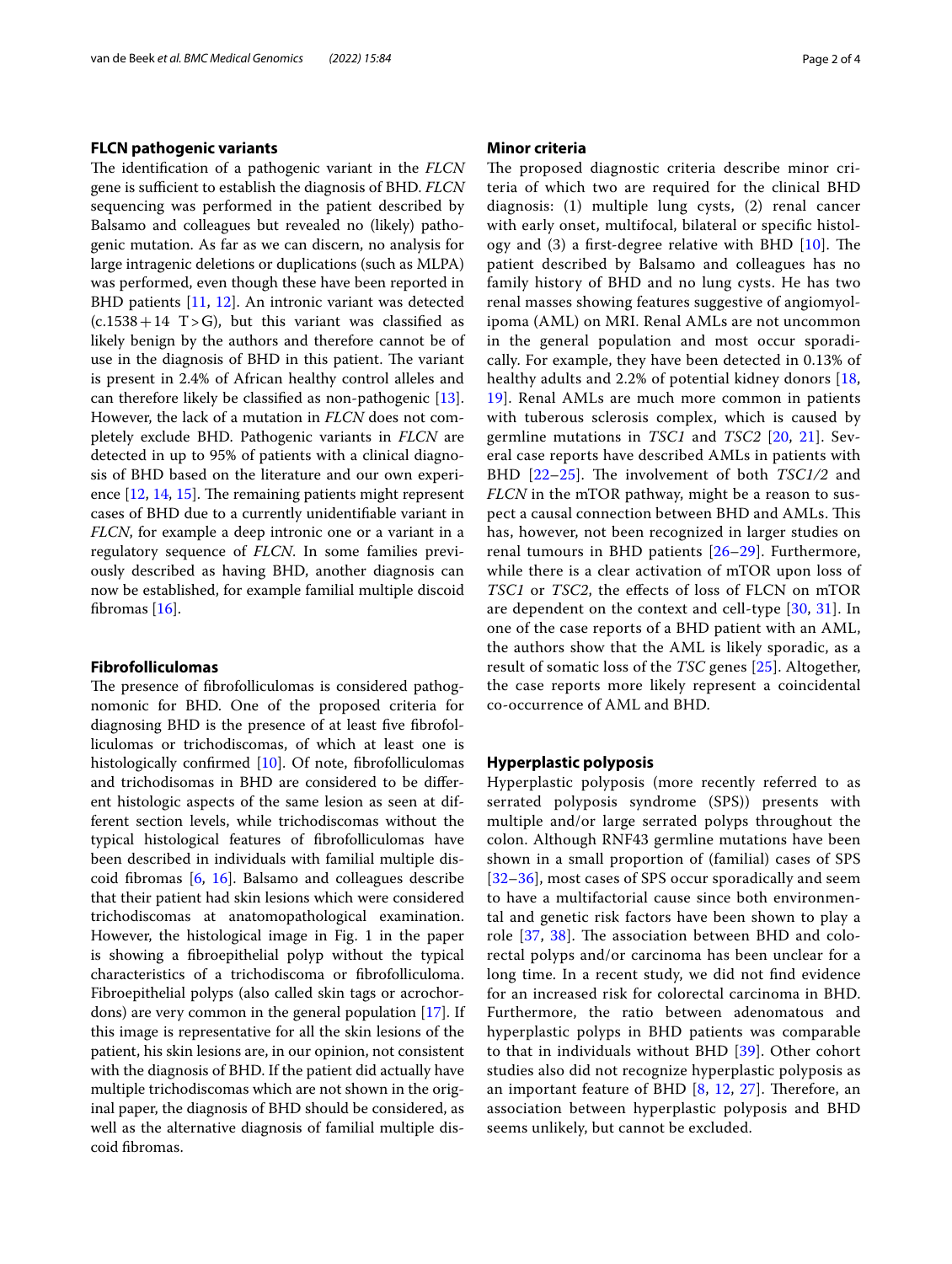#### **Other medical history**

Although some of the other conditions in the patient described by Balsamo et al. have been reported in BHD, an association between these features and BHD has not been confrmed in larger groups and they are not useful in establishing BHD.

#### **Conclusion**

In our opinion, Balsamo and colleagues have not provided information that is enough for establishing the diagnosis of BHD in their patient. In fact, none of the proposed clinical major and minor criteria are met. Therefore, we believe that it is not justifed to suggest a possible association between hyperplastic polyposis and BHD based on the provided information about this patient. If the patient would meet the diagnostic criteria for BHD based on data not yet provided, the co-occurrence of BHD and hyperplastic polyposis might still be co-incidental but could give rise to further studies.

#### **Abbreviations**

AML: Angiomyolipoma; BHD: Birt-Hogg-Dubé syndrome; SPS: Serrated polyposis syndrome.

#### **Acknowledgements**

Not applicable.

#### **Author contributions**

Drafting the manuscript: IvdB, ACH. Critical revision and interpretation of histology data: MAMS. All authors read and approved the manuscript.

#### **Funding**

Not applicable.

#### **Availability of data and materials**

Not applicable.

#### **Declarations**

**Ethics approval and consent to participate** Not applicable.

#### **Consent for publication**

Not applicable.

#### **Competing interests**

The authors declare that they have no confict of interest.

#### **Author details**

<sup>1</sup> Department of Human Genetics, Amsterdam UMC, Vrije Universiteit Amsterdam, De Boelelaan 1117, Amsterdam, The Netherlands. <sup>2</sup> Lee Kong Chian School of Medicine, Nanyang Technological University, 50 Nanyang Avenue/ Singapore Skin Research Institute of Singapore, Agency for Science, Technology and Research, 11 Mandalay Road, Singapore, Singapore.

Received: 2 November 2020 Accepted: 1 April 2022 Published online: 15 April 2022

#### **References**

- <span id="page-2-0"></span>1. Nickerson ML, Warren MB, Toro JR, Matrosova V, Glenn G, Turner ML, et al. Mutations in a novel gene lead to kidney tumors, lung wall defects, and benign tumors of the hair follicle in patients with the Birt-Hogg-Dube syndrome. Cancer Cell. 2002;2(2):157–64.
- <span id="page-2-1"></span>2. Khoo SK, Bradley M, Wong FK, Hedblad MA, Nordenskjold M, Teh BT. Birt-Hogg-Dube syndrome: mapping of a novel hereditary neoplasia gene to chromosome 17p12-q11.2. Oncogene. 2001;20(37):5239–42.
- <span id="page-2-2"></span>3. Birt AR, Hogg GR, Dube WJ. Hereditary multiple fbrofolliculomas with trichodiscomas and acrochordons. Arch Dermatol. 1977;113(12):1674–7.
- <span id="page-2-3"></span>4. Hornstein OP, Knickenberg M. Perifollicular fbromatosis cutis with polyps of the colon–a cutaneo-intestinal syndrome sui generis. Arch Dermatol Res. 1975;253(2):161–75.
- <span id="page-2-4"></span>5. Vincent A, Farley M, Chan E, James WD. Birt-Hogg-Dube syndrome: a review of the literature and the diferential diagnosis of frm facial papules. J Am Acad Dermatol. 2003;49(4):698–705.
- <span id="page-2-15"></span>6. Schulz T, Hartschuh W. Birt-Hogg-Dube syndrome and Hornstein-Knickenberg syndrome are the same. Diferent sectioning technique as the cause of diferent histology. J Cutan Pathol. 1999;26(1):55–61.
- <span id="page-2-5"></span>7. Collins GL, Somach S, Morgan MB. Histomorphologic and immunophenotypic analysis of fbrofolliculomas and trichodiscomas in Birt-Hogg-Dube syndrome and sporadic disease. J Cutan Pathol. 2002;29(9):529–33.
- <span id="page-2-6"></span>Zbar B, Alvord WG, Glenn G, Turner M, Pavlovich CP, Schmidt L, et al. Risk of renal and colonic neoplasms and spontaneous pneumothorax in the Birt-Hogg-Dube syndrome. Cancer Epidemiol Biomarkers Prev. 2002;11(4):393–400.
- <span id="page-2-7"></span>9. Balsamo F, Cardoso PAS, do AmaralJ unior SA, Theodoro TR, de Sousa Gehrke F, da Silva Pinhal MA et al. Birt-Hogg-Dube syndrome with simultaneous hyperplastic polyposis of the gastrointestinal tract: case report and review of the literature. BMC Med Genet. 2020; 21(1):52.
- <span id="page-2-8"></span>10. Menko FH, van Steensel MA, Giraud S, Friis-Hansen L, Richard S, Ungari S, et al. Birt-Hogg-Dube syndrome: diagnosis and management. Lancet Oncol. 2009;10(12):1199–206.
- <span id="page-2-9"></span>11. Benhammou JN, Vocke CD, Santani A, Schmidt LS, Baba M, Seyama K, et al. Identifcation of intragenic deletions and duplication in the FLCN gene in Birt-Hogg-Dube syndrome. Genes Chromosomes Cancer. 2011;50(6):466–77.
- <span id="page-2-10"></span>12. Houweling AC, Gijezen LM, Jonker MA, van Doorn MB, Oldenburg RA, van Spaendonck-Zwarts KY, et al. Renal cancer and pneumothorax risk in Birt-Hogg-Dube syndrome; an analysis of 115 FLCN mutation carriers from 35 BHD families. Br J Cancer. 2011;105(12):1912–9.
- <span id="page-2-11"></span>13. Karczewski KJ, Francioli LC, Tiao G, Cummings BB, Alföldi J, Wang Q et al. The mutational constraint spectrum quantifed from variation in 141,456 humans. bioRxiv. 2020:531210.
- <span id="page-2-12"></span>14. Toro JR, Wei MH, Glenn GM, Weinreich M, Toure O, Vocke C, et al. BHD mutations, clinical and molecular genetic investigations of Birt-Hogg-Dube syndrome: a new series of 50 families and a review of published reports. J Med Genet. 2008;45(6):321–31.
- <span id="page-2-13"></span>15. Schmidt LS, Nickerson ML, Warren MB, Glenn GM, Toro JR, Merino MJ, et al. Germline BHD-mutation spectrum and phenotype analysis of a large cohort of families with Birt-Hogg-Dube syndrome. Am J Hum Genet. 2005;76(6):1023–33.
- <span id="page-2-14"></span>16. Starink TM, Houweling AC, van Doorn MB, Leter EM, Jaspars EH, van Moorselaar RJ, et al. Familial multiple discoid fbromas: a look-alike of Birt-Hogg-Dube syndrome not linked to the FLCN locus. J Am Acad Dermatol. 2012;66(2):259.
- <span id="page-2-16"></span>17. Banik R, Lubach D. Skin tags: localization and frequencies according to sex and age. Dermatologica. 1987;174(4):180–3.
- <span id="page-2-17"></span>18. Rule AD, Sasiwimonphan K, Lieske JC, Keddis MT, Torres VE, Vrtiska TJ. Characteristics of renal cystic and solid lesions based on contrastenhanced computed tomography of potential kidney donors. Am J Kidney Dis. 2012;59(5):611–8.
- <span id="page-2-18"></span>19. Fujii Y, Ajima J, Oka K, Tosaka A, Takehara Y. Benign renal tumors detected among healthy adults by abdominal ultrasonography. Eur Urol. 1995;27(2):124–7.
- <span id="page-2-19"></span>20. Au KS, Williams AT, Roach ES, Batchelor L, Sparagana SP, Delgado MR, et al. Genotype/phenotype correlation in 325 individuals referred for a diagnosis of tuberous sclerosis complex in the United States. Genet Med. 2007;9(2):88–100.
- <span id="page-2-20"></span>21. Sancak O, Nellist M, Goedbloed M, Elferich P, Wouters C, Maat-Kievit A, et al. Mutational analysis of the TSC1 and TSC2 genes in a diagnostic